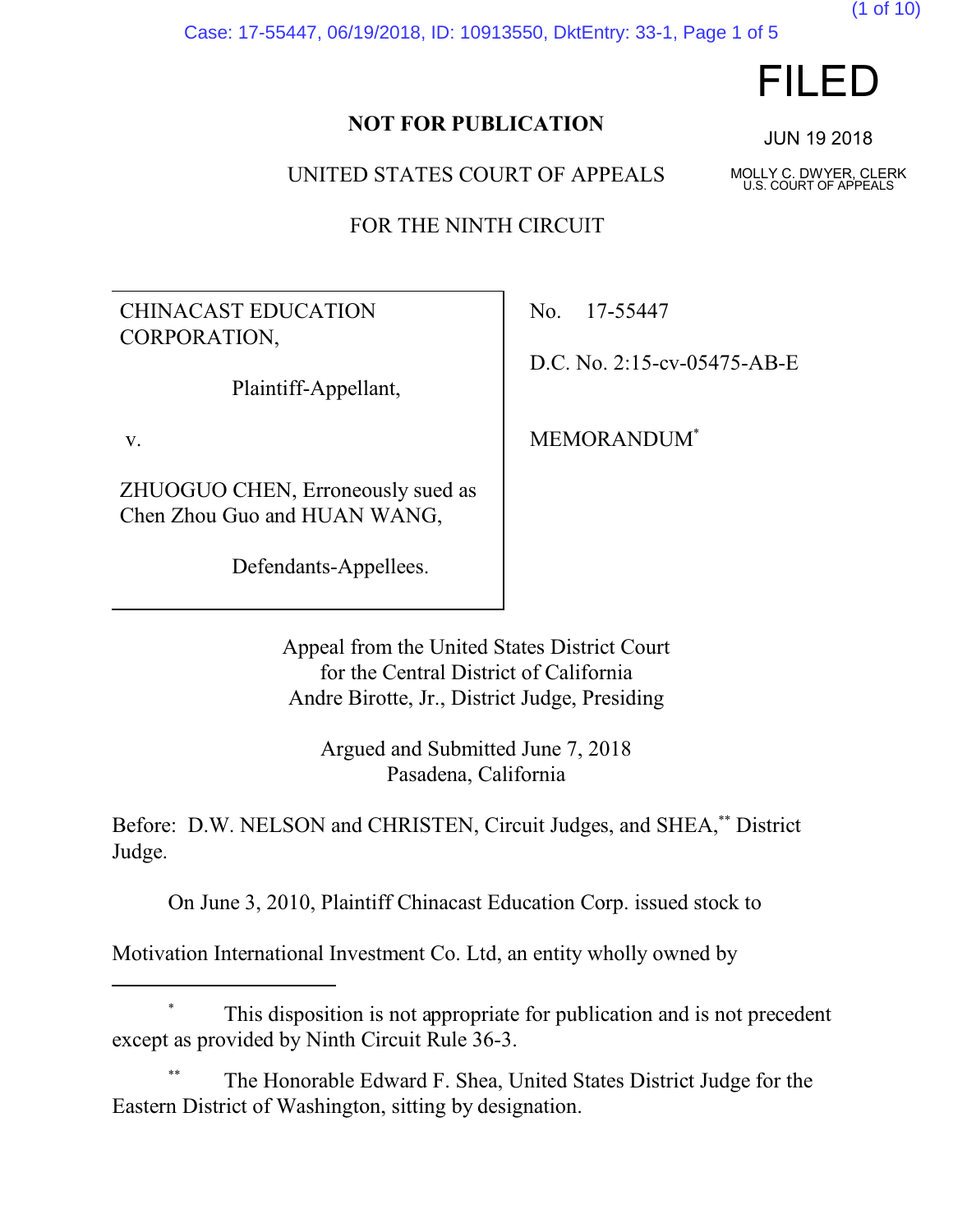Defendants Zhuoguo Chen (Chen) and Huan Wang. Chinacast claims it never received consideration for these shares and instituted a diversity suit in California federal district court to recover their value. <sup>1</sup> Defendants raised a statute of limitations defense and moved for summary judgment. The district court reasoned that Chinacast's causes of action arose in China because the "round-trip" deposits creating the illusion of payment for Chinacast's stock were executed through Chinese bank accounts in China. And because Chinacast's claims were untimely under Chinese law, California's borrowing statute precluded them from being brought in California. Cal. Civ. Proc. Code § 361. The district court accordingly dismissed Chinacast's complaint. Chinacast timely appeals.<sup>2</sup> We have jurisdiction pursuant to 28 U.S.C. § 1291, and we reverse.

California's borrowing statute provides that a cause of action that "has arisen" in a foreign country may not be prosecuted in California if it "cannot there be maintained against a person by reason of the lapse of time."<sup>3</sup>  $\S 361$ . "[A]pplication of [the borrowing statute] generally is straightforward in a case

<sup>&</sup>lt;sup>1</sup> The complaint accused Chen of fraud, aiding and abetting fraud, aiding and abetting breach of fiduciary duty, and alleged causes of action against the Defendants for unjust enrichment, conversion, and money had and received. Only the last three claims are relevant to this appeal.

 $2^2$  As the parties are familiar with the facts, we do not recount them here.

<sup>&</sup>lt;sup>3</sup> Save for one exception not relevant here.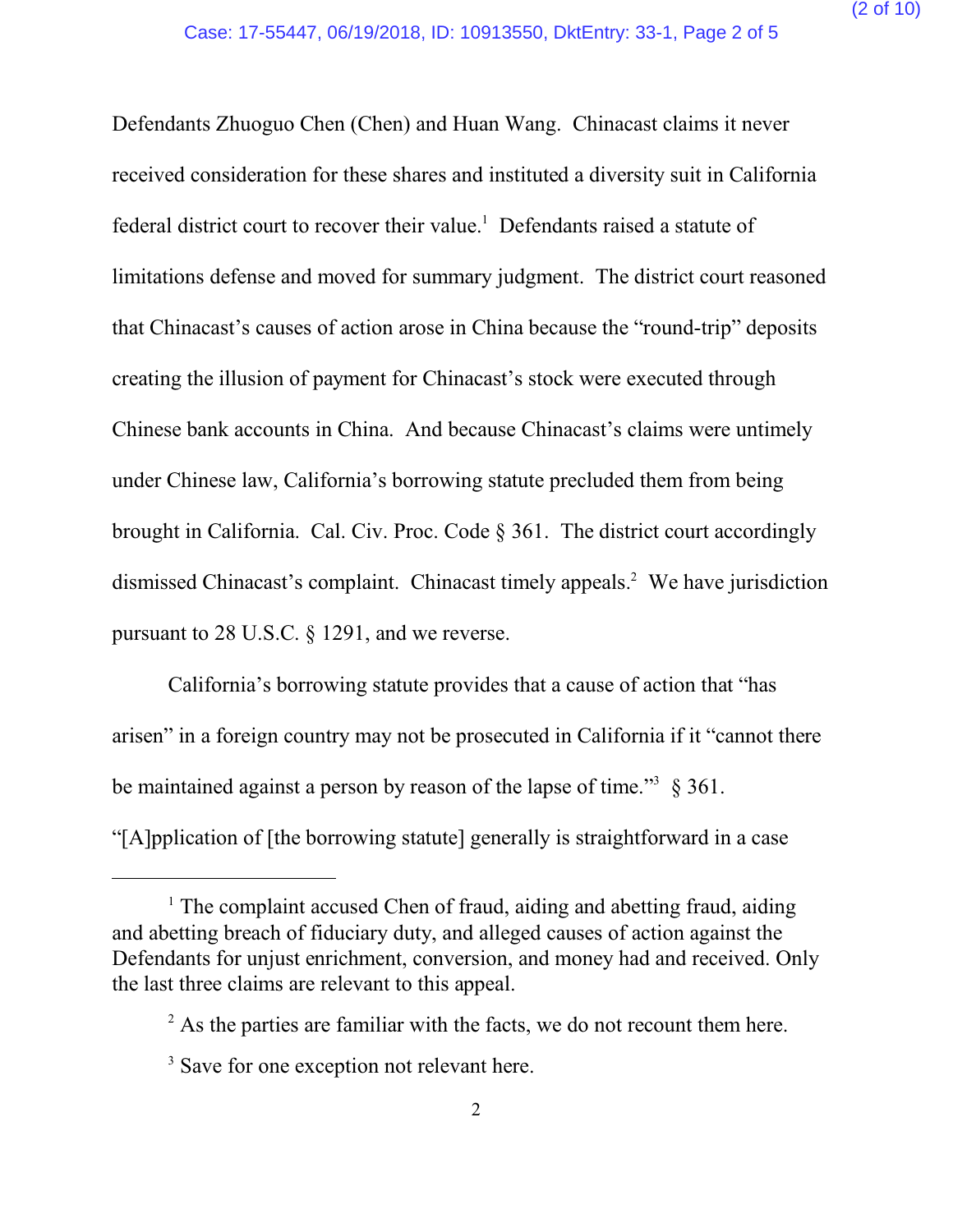involving, for example, a typical automobile accident—in which the allegedly tortious conduct, the resulting injury, and compensable damage all occur at the same time and in the same place . . . ." *McCann v. Foster Wheeler LLC*, *48* Cal. 4th 68, 85-86 (2010). Complications arise, however, where the dispute involves a commercial transaction spanning multiple jurisdictions. "Section 361 does not define the term 'has arisen.'" *Zacher v. Robinson Helicopter Co.*, No. B279673, 2017 WL 6333908 at \*3 (Cal. Ct. App. December 12, 2017). Courts applying borrowing statutes have generally "h[e]ld that a cause of action sounding in tort arises in the jurisdiction where the last act necessary to establish liability occurred, *i.e.*, the jurisdiction in which injury was received[,]" *Sosa v. Alvarez-Machain*, 542 U.S. 692, 705 (quoting John W. Ester, *Borrowing Statutes of Limitation and Conflict of Law*, 15 U. Fla. L. Rev. 33, 47 (1962)) (internal quotation marks omitted); *see also Aryeh v. Canon Bus. Solutions, Inc.*, 55 Cal. 4th 1185, 1191 (2013).

The round-trip deposits implicated in this case were completed by June 1, 2010. Using the slips generated from these transactions as proof of consideration, on June 2, 2010, Chinacast's then-CFO instructed Continental Stock Transfer & Trust Co. to issue 2,482,758 shares to Motivation in Hong Kong. The round-trip deposits were therefore not the last act establishing liability for conversion, money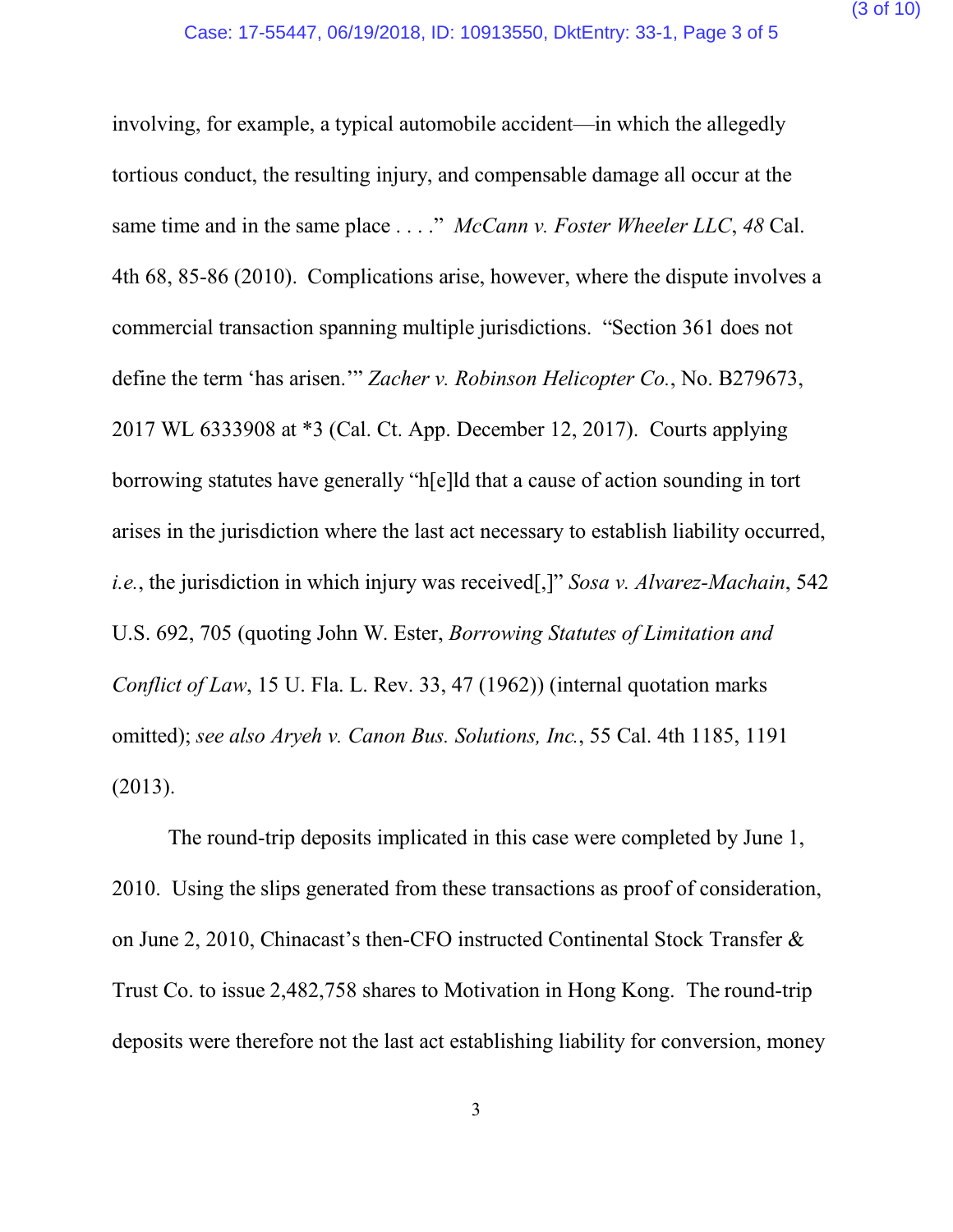had and received, and unjust enrichment because Plaintiff's claims only arose after Motivation received and wrongfully exercised dominion over Chinacast's shares.

Defendants argue that Chen took possession of the stock certificate from Chinacast's ex-CEO, Ron Chan (Chan), in China. Motivation, they strenuously insist, never maintained a place of business in Hong Kong. The Hong Kong address listed on the stock certificate was nominally ascribed to Motivation but "regularly used by Chan for numerous other purposes." Be that as it may, we are obliged at this stage of the proceedings to construe all the evidence in the light most favorable to the non-moving party, Chinacast. *Narayan v. EGL*, 616 F.3d 895, 899 (9th Cir. 2010). Chinacast alleged "collusion" between Chen and Chan. Given the numerous red flags surrounding the HIUBC purchase, a rational jury could believe that the two men were acting in cahoots to loot the company. Furthermore, a rational jury could decide that while Chan "receive<sup>[d]</sup> the [stock] certificate[] in Hong Kong and then deliver[ed] them to . . . Chen in Hubei," he did so as Chen's co-conspirator and not as a corporate officer of Chinacast. On these facts, Chen, through his agent Chan, wrongfully exercised dominion over the certificate in Hong Kong.

Viewing the evidence in the light most favorable to Chinacast, Plaintiff's causes of action against the Defendants arose in Hong Kong. Because these claims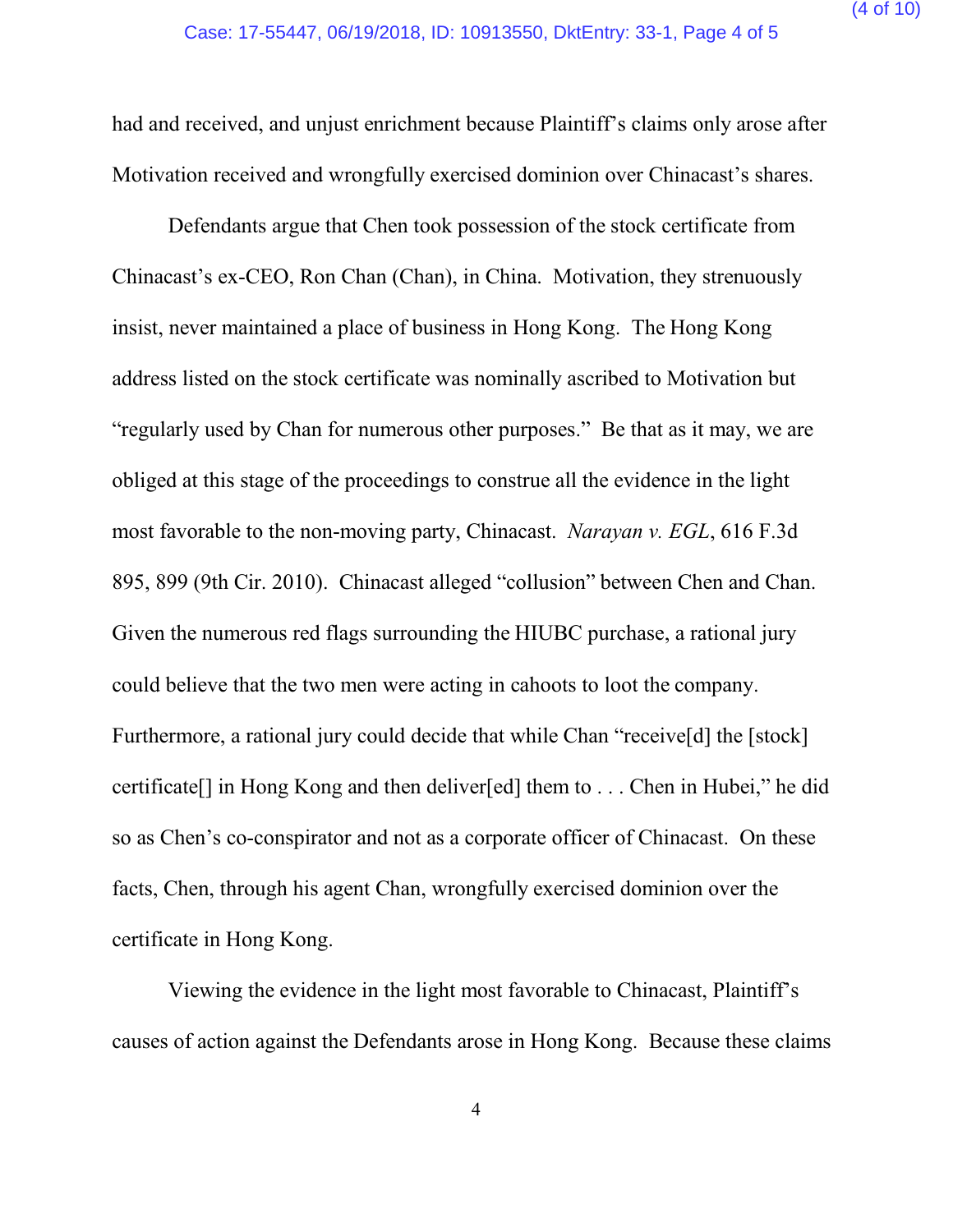were not untimely under Hong Kong law, they are not barred by California's borrowing statute.

### **REVERSED and REMANDED**.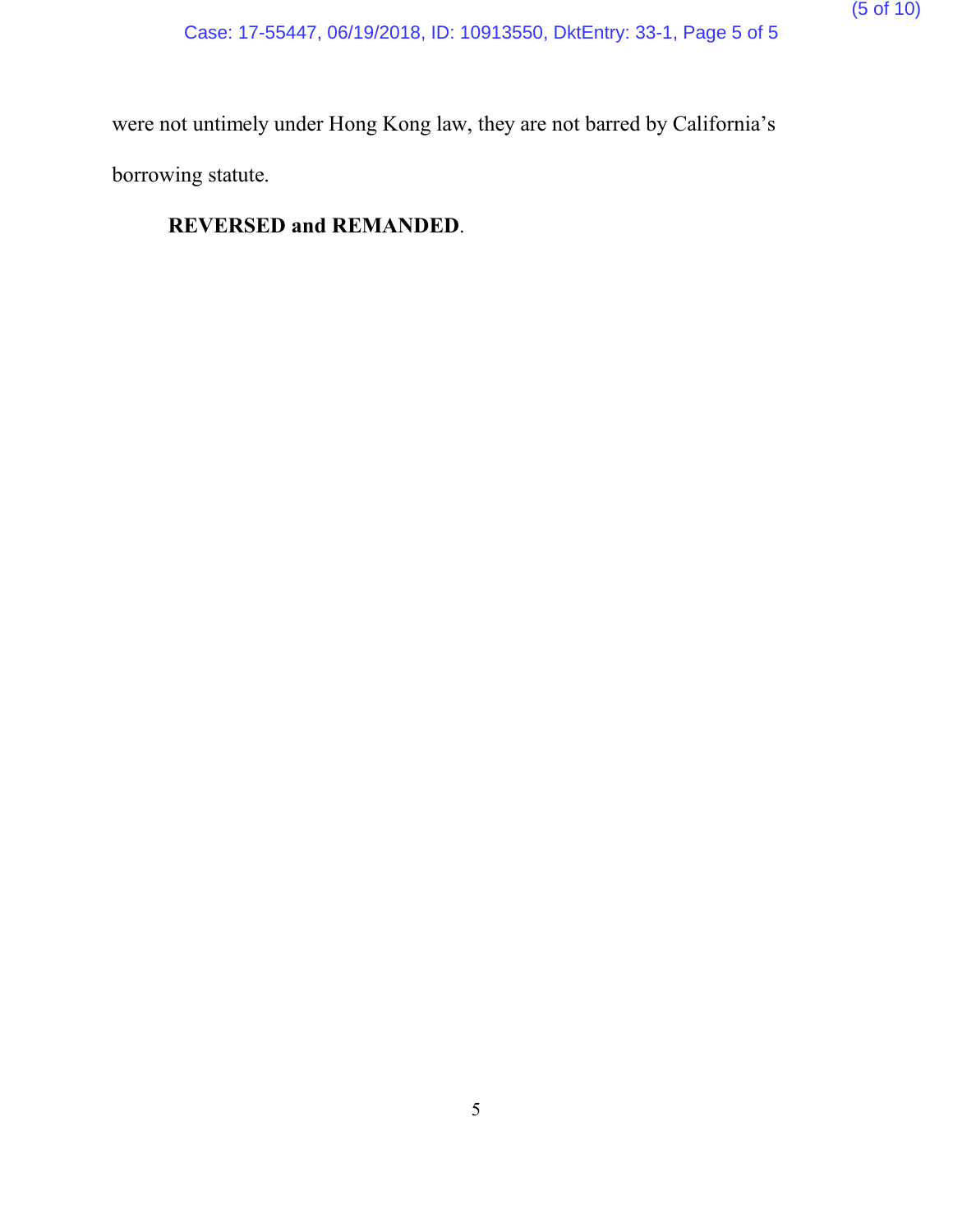### **United States Court of Appeals for the Ninth Circuit**

### **Office of the Clerk**

95 Seventh Street San Francisco, CA 94103

#### **Information Regarding Judgment and Post-Judgment Proceedings**

#### **Judgment**

This Court has filed and entered the attached judgment in your case. Fed. R. App. P. 36. Please note the filed date on the attached decision because all of the dates described below run from that date, not from the date you receive this notice.

### **Mandate (Fed. R. App. P. 41; 9th Cir. R. 41-1 & -2)**

The mandate will issue 7 days after the expiration of the time for filing a petition for rehearing or 7 days from the denial of a petition for rehearing, unless the Court directs otherwise. To file a motion to stay the mandate, file it electronically via the appellate ECF system or, if you are a pro se litigant or an attorney with an exemption from using appellate ECF, file one original motion on paper.

### **Petition for Panel Rehearing (Fed. R. App. P. 40; 9th Cir. R. 40-1) Petition for Rehearing En Banc (Fed. R. App. P. 35; 9th Cir. R. 35-1 to -3)**

#### **(1) A. Purpose (Panel Rehearing):**

- A party should seek panel rehearing only if one or more of the following grounds exist:
	- ► A material point of fact or law was overlooked in the decision;
	- ► A change in the law occurred after the case was submitted which appears to have been overlooked by the panel; or
	- ► An apparent conflict with another decision of the Court was not addressed in the opinion.
- Do not file a petition for panel rehearing merely to reargue the case.

#### **B. Purpose (Rehearing En Banc)**

• A party should seek en banc rehearing only if one or more of the following grounds exist: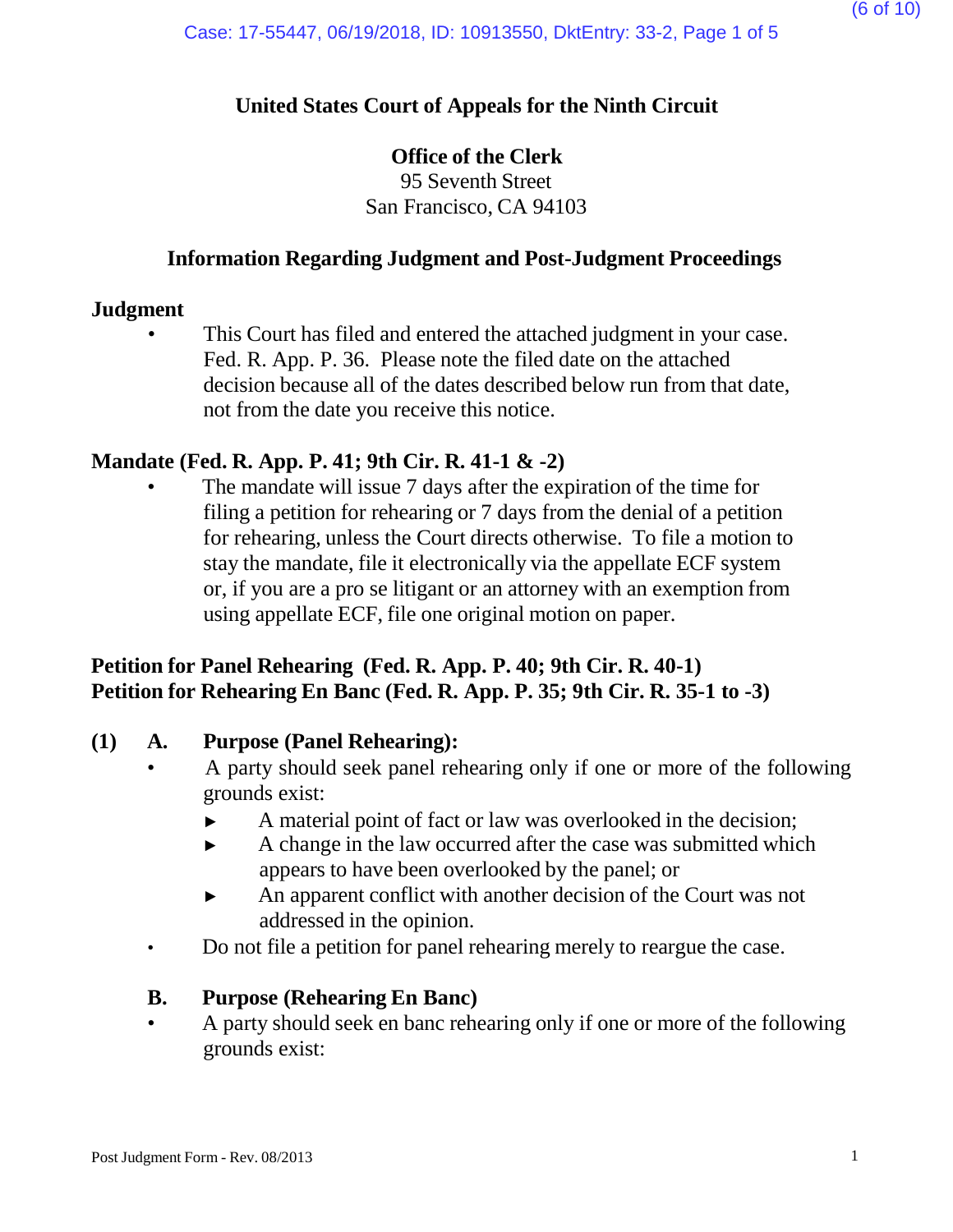- ► Consideration by the full Court is necessary to secure or maintain uniformity of the Court's decisions; or
- The proceeding involves a question of exceptional importance; or
- $\blacktriangleright$  The opinion directly conflicts with an existing opinion by another court of appeals or the Supreme Court and substantially affects a rule of national application in which there is an overriding need for national uniformity.

### **(2) Deadlines for Filing:**

- A petition for rehearing may be filed within 14 days after entry of judgment. Fed. R. App. P. 40(a)(1).
- If the United States or an agency or officer thereof is a party in a civil case, the time for filing a petition for rehearing is 45 days after entry of judgment. Fed. R. App. P. 40(a)(1).
- If the mandate has issued, the petition for rehearing should be accompanied by a motion to recall the mandate.
- *See* Advisory Note to 9th Cir. R. 40-1 (petitions must be received on the due date).
- An order to publish a previously unpublished memorandum disposition extends the time to file a petition for rehearing to 14 days after the date of the order of publication or, in all civil cases in which the United States or an agency or officer thereof is a party, 45 days after the date of the order of publication. 9th Cir. R. 40-2.

### **(3) Statement of Counsel**

• A petition should contain an introduction stating that, in counsel's judgment, one or more of the situations described in the "purpose" section above exist. The points to be raised must be stated clearly.

## **(4) Form & Number of Copies (9th Cir. R. 40-1; Fed. R. App. P. 32(c)(2))**

- The petition shall not exceed 15 pages unless it complies with the alternative length limitations of 4,200 words or 390 lines of text.
- The petition must be accompanied by a copy of the panel's decision being challenged.
- An answer, when ordered by the Court, shall comply with the same length limitations as the petition.
- If a pro se litigant elects to file a form brief pursuant to Circuit Rule 28-1, a petition for panel rehearing or for rehearing en banc need not comply with Fed. R. App. P. 32.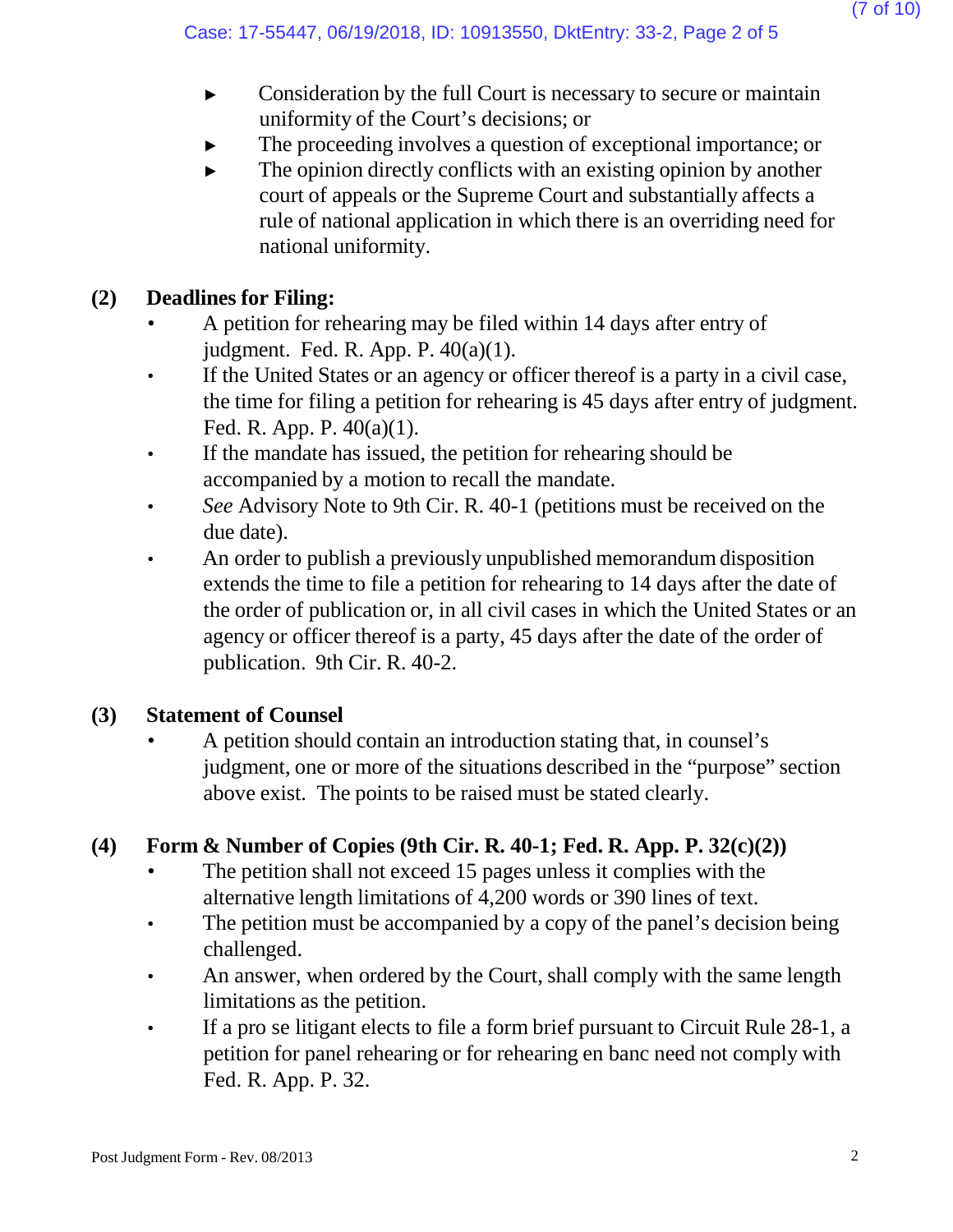Case: 17-55447, 06/19/2018, ID: 10913550, DktEntry: 33-2, Page 3 of 5

- The petition or answer must be accompanied by a Certificate of Compliance found at Form 11, available on our website [at www.ca9.uscourts.gov](http://www.ca9.uscourts.gov/) under *Forms.*
- You may file a petition electronically via the appellate ECF system. No paper copies are required unless the Court orders otherwise. If you are a pro se litigant or an attorney exempted from using the appellate ECF system, file one original petition on paper. No additional paper copies are required unless the Court orders otherwise.

## **Bill of Costs (Fed. R. App. P. 39, 9th Cir. R. 39-1)**

- The Bill of Costs must be filed within 14 days after entry of judgment.
- See Form 10 for addi[t](http://www.ca9.uscourts.gov/)ional information, available on our website at [www.ca9.uscourts.gov](http://www.ca9.uscourts.gov/) under *Forms.*

### **Attorneys Fees**

- Ninth Circuit Rule 39-1 describes the content and due dates for attorneys fees applications.
- All relevant forms are available on our website at [www.ca9.uscourts.gov](http://www.ca9.uscourts.gov/) under *Forms* or by telephoning (415) 355-7806.

### **Petition for a Writ of Certiorari**

• Please refer to the Rules of the United States Supreme Court a[t](http://www.supremecourt.gov/) [www.supremecourt.gov](http://www.supremecourt.gov/)

### **Counsel Listing in Published Opinions**

- Please check counsel listing on the attached decision.
- If there are any errors in a published opinion, please send a letter **in writing within 10 days** to:
	- ► Thomson Reuters; 610 Opperman Drive; PO Box 64526; Eagan, MN 55123 (Attn: Jean Green, Senior Publications Coordinator);
	- ► and electronically file a copy of the letter via the appellate ECF system by using "File Correspondence to Court," or if you are an attorney exempted from using the appellate ECF system, mail the Court one copy of the letter.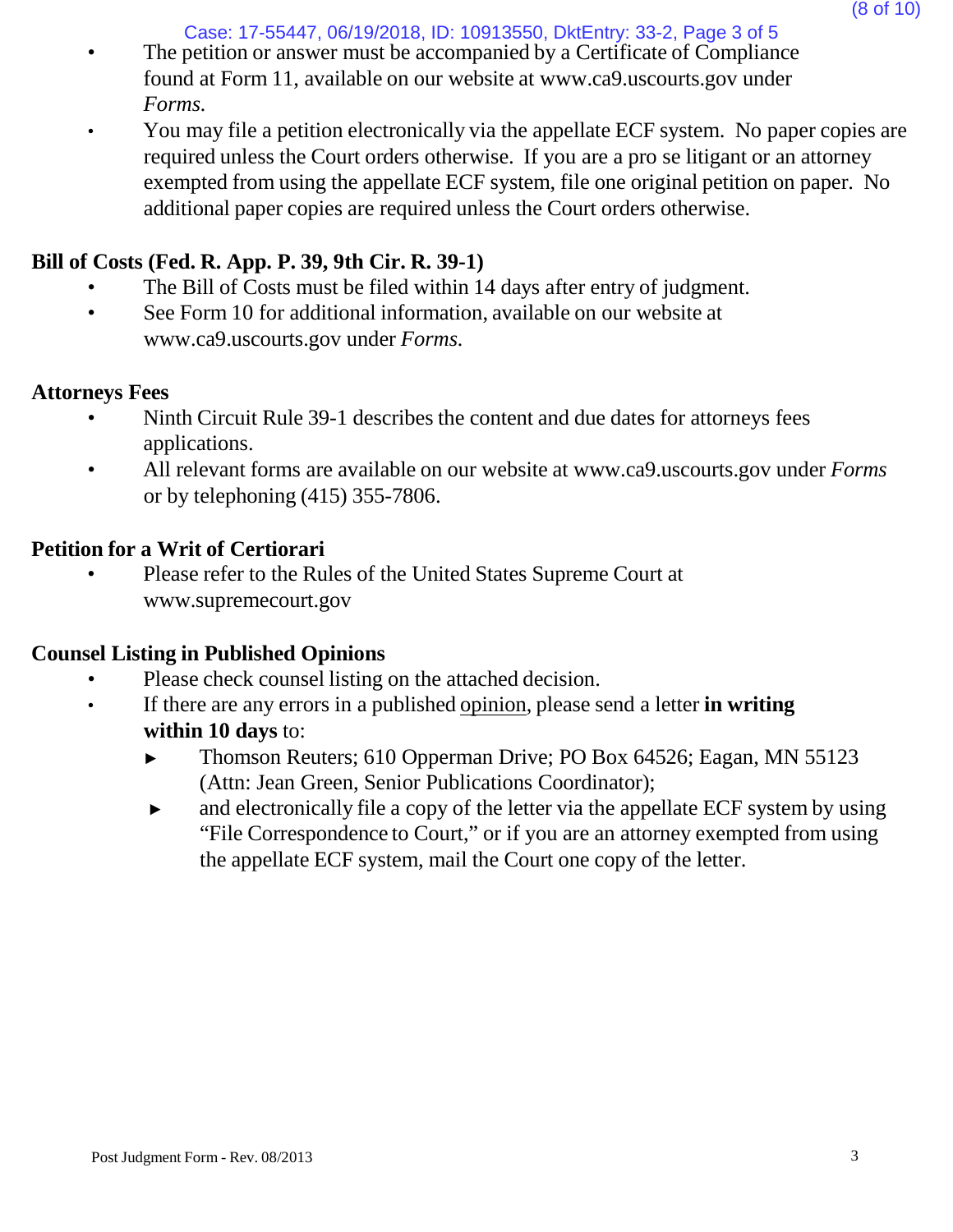### **United States Court of Appeals for the Ninth Circuit**

#### **BILL OF COSTS**

This form is available as a fillable version at:

*<http://cdn.ca9.uscourts.gov/datastore/uploads/forms/Form%2010%20-%20Bill%20of%20Costs.pdf>*.

*Note*: If you wish to file a bill of costs, it MUST be submitted on this form and filed, with the clerk, with proof of service, within 14 days of the date of entry of judgment, and in accordance with 9th Circuit Rule 39-1. A late bill of costs must be accompanied by a motion showing good cause. Please refer to FRAP 39, 28 U.S.C. § 1920, and 9th Circuit Rule 39-1 when preparing your bill of costs.

|                                                            | $\mathbf{V}$ |  | 9th Cir. No. |  |
|------------------------------------------------------------|--------------|--|--------------|--|
|                                                            |              |  |              |  |
| The Clerk is requested to tax the following costs against: |              |  |              |  |

| <b>Cost Taxable</b><br>under FRAP 39,<br>28 U.S.C. § 1920,<br>9th Cir. R. 39-1 | <b>REQUESTED</b><br>(Each Column Must Be Completed) |                   |                   | <b>ALLOWED</b><br>(To Be Completed by the Clerk) |                 |                   |                   |                             |
|--------------------------------------------------------------------------------|-----------------------------------------------------|-------------------|-------------------|--------------------------------------------------|-----------------|-------------------|-------------------|-----------------------------|
|                                                                                | No. of<br>Docs.                                     | Pages per<br>Doc. | Cost per<br>Page* | <b>TOTAL</b><br><b>COST</b>                      | No. of<br>Docs. | Pages per<br>Doc. | Cost per<br>Page* | <b>TOTAL</b><br><b>COST</b> |
| <b>Excerpt of Record</b>                                                       |                                                     |                   | \$                | \$                                               |                 |                   | ll \$             | \$                          |
| <b>Opening Brief</b>                                                           |                                                     |                   | \$                | \$                                               |                 |                   | l \$              | \$                          |
| <b>Answering Brief</b>                                                         |                                                     |                   | \$                | \$                                               |                 |                   | l \$              | \$                          |
| <b>Reply Brief</b>                                                             |                                                     |                   | \$                | $\sqrt{3}$                                       |                 |                   | ll \$             | \$                          |
| Other**                                                                        |                                                     |                   | \$                | $\mathcal{S}$                                    |                 |                   | ll \$             | \$                          |
|                                                                                |                                                     |                   | <b>TOTAL:</b>     | \$                                               |                 |                   | <b>TOTAL:</b>     | \$                          |

\* *Costs per page*: May not exceed .10 or actual cost, whichever is less. 9th Circuit Rule 39-1.

**\*\*** *Other*: Any other requests must be accompanied by a statement explaining why the item(s) should be taxed pursuant to 9th Circuit Rule 39-1. Additional items without such supporting statements will not be considered.

Attorneys' fees **cannot** be requested on this form.